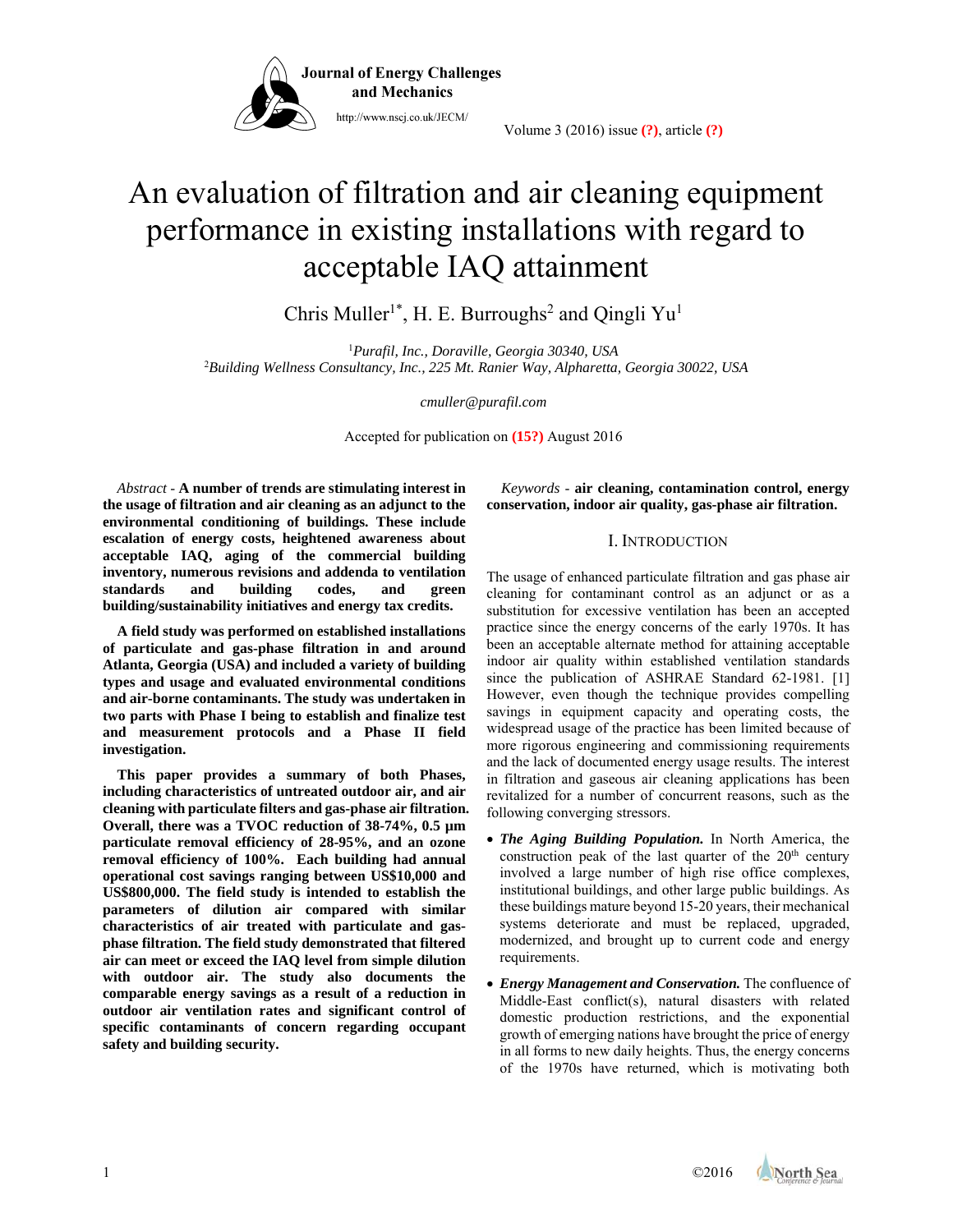*Muller et al. (2016) An evaluation of filtration and air cleaning equipment performance in existing installations with regard to acceptable IAQ attainment* 

regulators and users to seek effective conservation approaches.

- *Heightened Awareness of IAQ Concerns by Occupants.* The rash of notorious and well publicized incidents of problem buildings in both the public and the private sector has raised the issue of acceptable IAQ to the "top of the list" of important issues to building tenants.
- *Re-issuance of Standard 62.1 and Related Addenda.*  $ASHRAE<sup>1</sup> Standard 62.1-2010 [2] requirements have been$ modified dramatically with recent republications and a large number of addenda that pertain to the outdoor ventilation requirements; classification of air; treatment of outdoor air; and the application of the IAQ Procedure.
- *Emergence of New Standards of Care.* The role of standards and code writing bodies is shifting toward simplicity and single accountability. This is creating a "new set of rules" for dealing with code bodies, both local and national. In response to these issues, ASHRAE with the sponsorship of the U.S. Environmental Protection Agency has published Advanced Indoor Air Quality Design Guide documents. [3]
- *Green Building and Sustainability Initiatives.* The growing concern for green building and sustainability priorities have given rise to a series of incentive programs including LEED, Energy Star, and even Federal income tax credits. ASHRAE has announced a significant and dominant initiative toward sustainability in their current strategic plan. Under ASHRAE leadership, a multidiscipline and intersociety task force prepared the code-language Standard 189.1 [4] to address the subject of sustainability building design. Such programs provide substantial momentum to IAQ, occupant health effects, and energy usage accountability.
- *The Threat of Potential or Real Vulnerability of the Building Stock to Airborne Weapons of Mass Destruction (WMD).* Although to date, the Federal Homeland Security agency has not focused upon the building stock, other authorities view filtration and air cleaning as a significant potential contributor to survivability in an incident of airborne WMDs. This federal level attention, added to the fact that ambient outdoor air is a significant risk factor, triggers an entirely new motivation for both the reduction and pre-treatment of outdoor air.

Studies have reported that higher ventilation rates, some as high as 45 cfm (77 m<sup>3</sup>/h) per person, improve workers' and students' health, productivity, and learning; however, using these higher ventilation rates come with a significant energy penalty. This opposes the current trend for more sustainable, greener buildings, which require higher energy efficiency levels to meet sustainability guidelines, and higher ventilation rates are becoming too costly as energy costs continue to rise. Also, in many areas the outdoor air has elevated pollution levels such that using high outdoor air ventilation rates are

undesirable, which has become an issue at many U.S. schools. Using the ASHRAE 62.1 IAQ Procedure and employing gasphase filtration combined with particulate filtration is a solution to optimizing the indoor air quality without raising ventilation rates. The IAQ Procedure has been slow to receive wide acceptance for several reasons such as: 1) the need to specify and design for the Contaminants of Concern (COCs) for both indoor and outdoor pollutants and a lack of understanding of how to do this; 2) the lack of field performance data demonstrating the efficacy and costeffectiveness of this approach; and 3) concerns about determining filter lifetimes. [5]

## II. PROJECT SCOPE

Phase I of this project consisted of the following elements:

- *Acquisition of field performance data* on existing filtration and air cleaning systems; monitored and verified by a thirdparty research entity.
- *Determination of the COCs* in the urban outdoor air and indoor environments of commercial buildings to establish the resulting profile of "acceptable" IAQ or Class I air as listed by Standard 62.1. [4]
- *Comparison of identified acceptable IAQ profile* (Class I air) with air treated using enhanced air filtration in existing participant sites to verify delivery of air quality comparable to that achieved by dilution alone.
- *Quantification of energy savings* through the use of enhanced air filtration based on site-specific operating circumstances and documentation.

In order to help provide answers to these concerns, a field research study consisting of an on-site evaluation and analysis of 7 commercial buildings providing 15 discreet study sites in and around Atlanta, Georgia (USA) was performed. These sites were selected from varied building styles and usage to represent a cross-section of commercial facilities using air cleaning technology to attain acceptable IAQ while reducing energy usage from HVAC operation and all had enhanced air filtration systems consisting of gas-phase and higher efficiency particulate filters and. Each of the selected sites was thoroughly characterized as to the nature of the ambient outdoor air, the performance of the air cleaning system, and the cleanliness and contaminant control levels attained within the occupied space. The evaluation included testing and analysis of particulate matter, viable airborne microbial constituents, and chemical content of the air – both organic and inorganic. [6]

In Phase II of this study, the effectiveness of the enhanced air filtration systems to remove airborne contaminants at all 15 sites and the operational cost savings and paybacks over time were measured at the 11 of the 15 sites evaluated in Phase I. [2]. The results of the data are intended to provide scientific

 1 American Society of Heating, Refrigerating, and Air-Conditioning Engineers, Inc.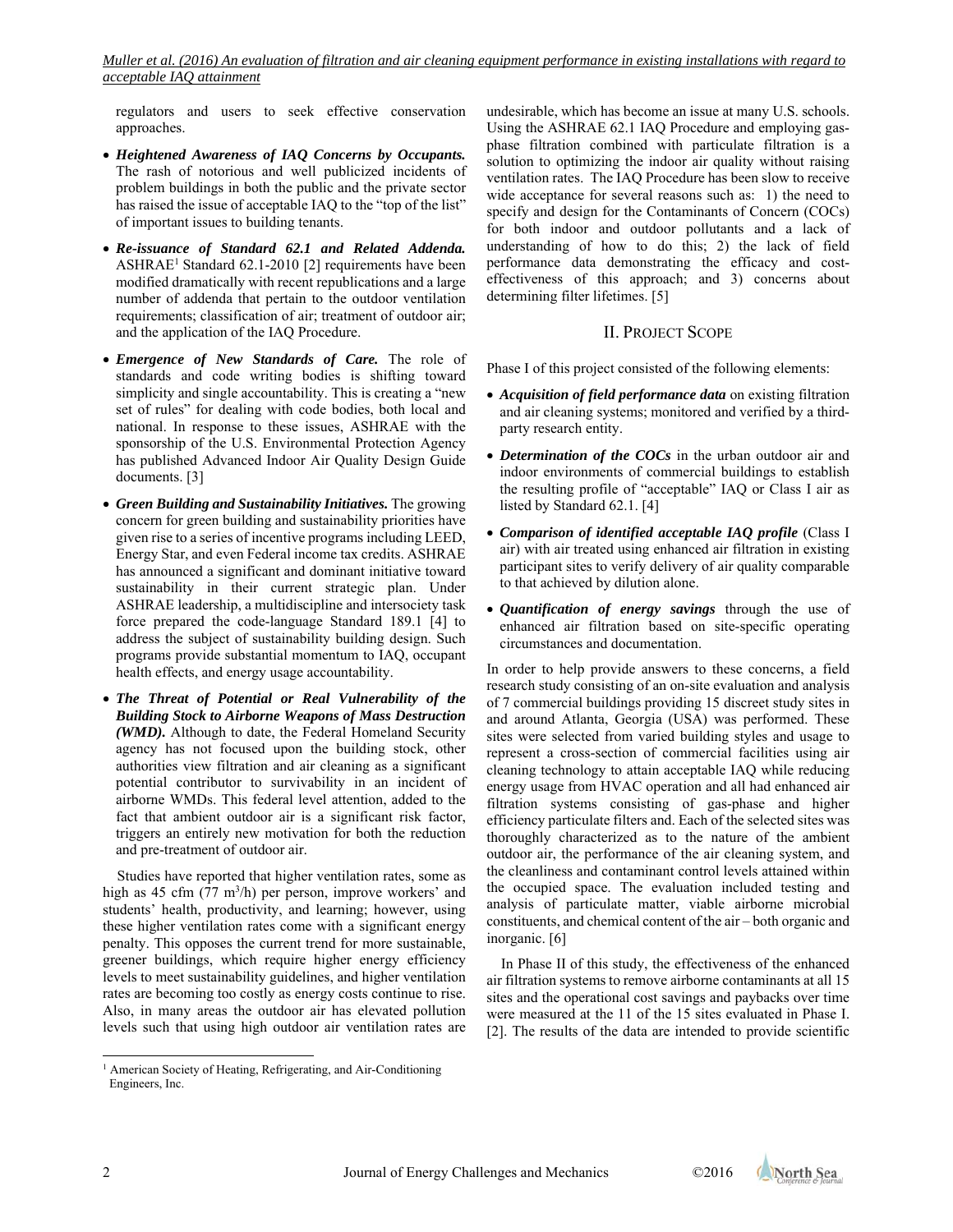documentation and a more thorough understanding of the performance of air cleaning equipment as an adjunct and/or potential alternative to the use of outdoor air for dilution and control of IAQ. The results from the Phase II research are detailed below.

| <b>Site Description</b>                                                                                                                                                                   |  |  |
|-------------------------------------------------------------------------------------------------------------------------------------------------------------------------------------------|--|--|
| Four-story building adjacent to active urban thoroughfare, in primary approach                                                                                                            |  |  |
| pathway for Atlanta Hartsfield-Jackson airport; Storage site for historical paper                                                                                                         |  |  |
| documents; Outdoor air treated with high efficiency solid bed gas-phase filtration                                                                                                        |  |  |
| using blended granular media (activated carbon $(GAC)$ + permanganate-impregnated                                                                                                         |  |  |
| activated alumina (PIA)); MERV 6 pre-filters; MERV 17 post-filters; air is                                                                                                                |  |  |
| dehumidified.                                                                                                                                                                             |  |  |
| Occupancy of 80,000; Adjacent to major interstate highways, rail and subway lines,                                                                                                        |  |  |
| and parking garages; Original ventilation system design (built in 1991) based on IAQ                                                                                                      |  |  |
| Procedure of ASHRAE Standard 62-1989; MERV 13 pre-filters of an electronic air                                                                                                            |  |  |
| treatment device with medium efficiency gas-phase filters; outdoor air reduced to 5                                                                                                       |  |  |
| cfm $(7.5 \text{ m}^3/\text{h})/\text{occupant}$ (total outdoor air reduction of 720,000 cfm [1,224,000                                                                                   |  |  |
| $m^3/h$ ]).                                                                                                                                                                               |  |  |
| Ten-story hotel and conference center; Located in high traffic urban area near major                                                                                                      |  |  |
| interstate highways; Deep-bed high capacity gas-phase filtration (blended GAC+PIA                                                                                                         |  |  |
| media) installed to reduce odors from re-entrained bathroom exhaust; MERV 12                                                                                                              |  |  |
| mini-pleat filters.                                                                                                                                                                       |  |  |
| Aging hotel in high traffic urban area near interstate highway system; Retrofitted with                                                                                                   |  |  |
| four gas-phase/particulate filter systems; Deep-bed gas-phase filter modules filled                                                                                                       |  |  |
| with dual media; MERV 13 cartridge particulate filters; MERV 6 pre- and post-<br>filters; Reduced ventilation air supply with $80,000$ cfm $(136,000 \text{ m}^3/\text{h})$ recirculation |  |  |
| air.                                                                                                                                                                                      |  |  |
| Urban location in high traffic area; Retrofitted two gas-phase/particulate filter                                                                                                         |  |  |
| systems to treat exhaust from lobby, conference center, and toilet exhaust; Deep-bed                                                                                                      |  |  |
| high efficiency gas-phase filter modules filled granular filter media; MERV 6 pre-                                                                                                        |  |  |
| filters; MERV 14 particulate final filters.                                                                                                                                               |  |  |
| Specialty museum storage and restoration facility; Suburban location; Deep-bed gas-                                                                                                       |  |  |
| phase filter modules filled granular filter media; MERV 6 pre-filters; MERV 14                                                                                                            |  |  |
| particulate final filters.                                                                                                                                                                |  |  |
| Aging office tower facing tenant demands for current code application; Aging                                                                                                              |  |  |
| mechanical equipment with poor access for service or replacement; Upgrade to                                                                                                              |  |  |
| current version of Standard 62.1 using medium efficiency combination particulate +                                                                                                        |  |  |
| gas-phase air filter; Blended GAC/PIA media.                                                                                                                                              |  |  |
|                                                                                                                                                                                           |  |  |

# III. METHODOLOGY

Seven commercial buildings in the greater Atlanta metropolitan area were identified for inclusion in the study. These are described in Table 1 below. Specific building names are not provided due to owner confidentiality agreements.

On-site measurements were made of total and individual volatile organic compounds (TVOCs / IVOCs, thermal desorption/gas chromatographic/mass spectrometric analysis); acid gases (sulfur dioxide, nitrogen oxides, hydrogen sulfide), ozone, carbon dioxide, and particles (both viable and total). Measurements were taken upstream and downstream of the filtration systems and in the outdoor air. A financial analysis was performed of the energy cost savings for use of the IAQ Procedure (reduced outdoor air ventilation rates) versus use of the more commonly used Ventilation Rate Procedure (outdoor air for dilution of contaminants).

# IV. RESULTS AND DISCUSSION

#### 4.1. PARTICULATE CONTAMINANT CONTROL

Table 2 summarizes the performance of the installed particulate filters against a single size particle for presentation simplicity and clarity of comparison. A size of 0.5 micron was selected because it is the lower size of most viable particles; thus, it is a challenging particle size to control. It is also representative of typical fungal colony forming units. It is also used by the cleanroom industry as the critical particle size for their filtration system quality assurance testing. The table reports removal efficiency comparing the air cleanliness upstream and downstream of the filter bank; and provides system efficiency comparing the indoor supply air and the outdoor air.

The comparative data indicate a significant reduction in this size, ranging from 86 to 94% total reduction in supply air particulate over the measured outdoor air content. The actual single pass efficiencies ranged from 27 to 70 dependent upon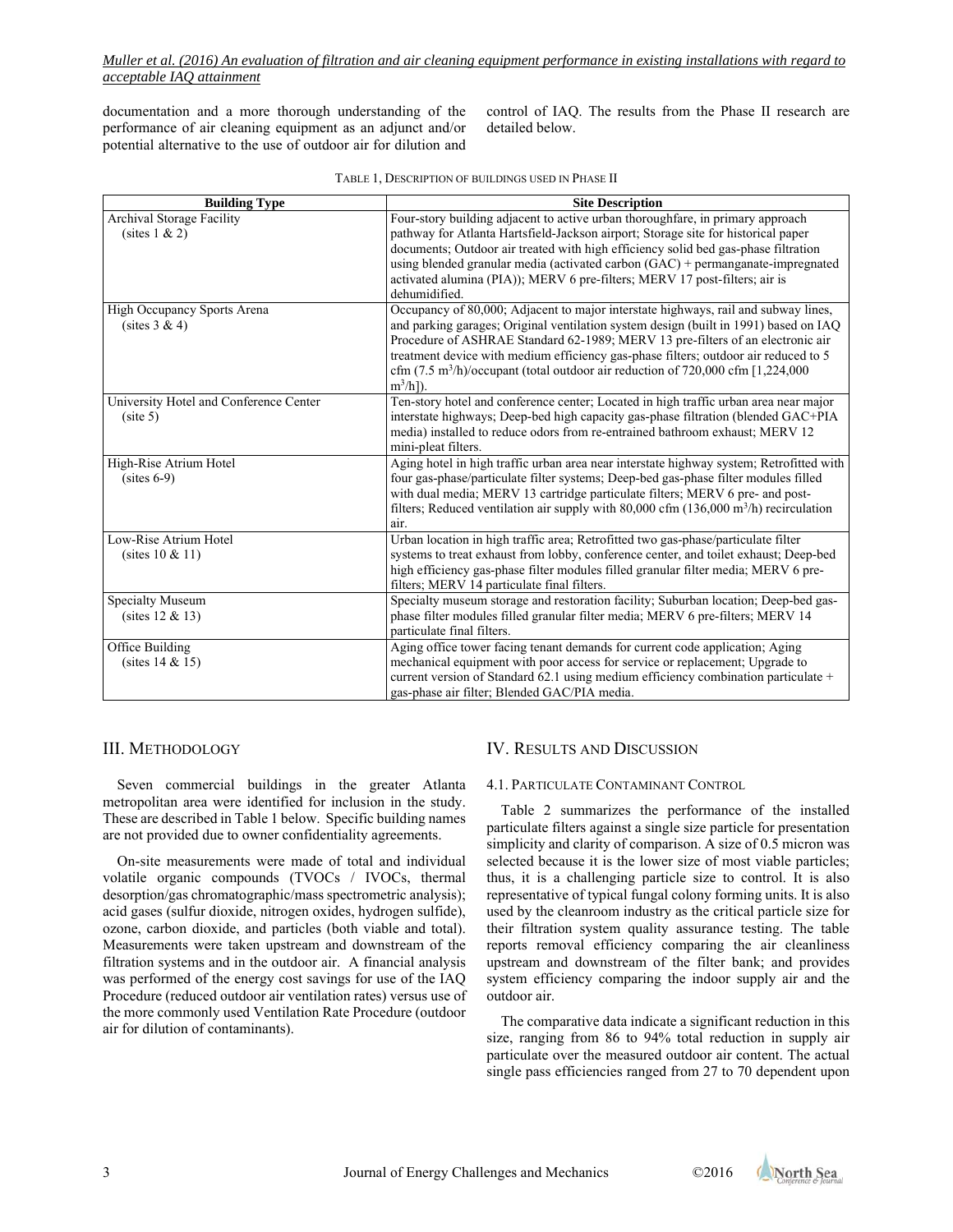*Muller et al. (2016) An evaluation of filtration and air cleaning equipment performance in existing installations with regard to acceptable IAQ attainment* 

the MERV rating of the filters. The overall particle counts are somewhat depressed in the outdoor air as these measurements were taken in springtime when frequent rains generally lower the particulate matter in the sub-micron sizes. Normally, the MERV 17 cartridges at the archive sites would also be expected to produce higher removal efficiencies; however they were installed in conventional slide tracks that allowed some visible by-pass.

| TABLE 2, PARTICLE REMOVAL EFFICIENCY $(20.5$ MICRON THROUGH AIR |
|-----------------------------------------------------------------|
| FILTRATION SYSTEMS (SITE AVG.).                                 |

| <b>Study Building</b>              | <b>Filter</b><br><b>Efficiency</b> | Range      | <b>System</b><br><b>Efficiency</b> | Range  |
|------------------------------------|------------------------------------|------------|------------------------------------|--------|
| Archival Storage<br>Facility       | 78%                                | 77-79%     | 99%                                | 99%    |
| Sports Arena                       | 52%                                | 24-80%     | 92%                                | 90-95% |
| Hotel $\&$<br>Conference<br>Center | 55%                                |            | 55%                                |        |
| High-Rise Hotel                    | 30%                                | $12 - 43%$ | 62%                                | 42-79% |
| Low-Rise Hotel                     | 86%                                | 74-97%     |                                    |        |
| Specialty<br>Museum                | 66%                                | 54-78%     | 95%                                |        |
| Office Building                    |                                    |            | 89%                                | 87-91% |

#### 4.2. GASEOUS CONTAMINANT CONTROL

Reductions in VOC concentrations and particulate counts were observed at all sampled sites. The overall TVOC reductions representing the gas-phase air filter efficiency when comparing upstream versus downstream concentrations ranged from 42-71 (Table 3).

TABLE 3, TVOC REDUCTION THROUGH GAS-PHASE FILTRATION SYSTEMS (SITE AVG.).

| <b>Study Building</b>     | % Reduction |
|---------------------------|-------------|
| Archival Storage Facility | 71          |
| Sports Arena              | 71          |
| Hotel & Conference Center | 42          |
| High-Rise Hotel           | 50          |
| Low-Rise Hotel            | 50          |
| <b>Specialty Museum</b>   | 52          |
| Office Building           | 59          |

There were significant reductions in the majority of total identified and quantified specific VOCs (IVOCs) at all sites in all buildings when comparing the upstream versus downstream concentrations. The source of many of IVOCs (Table 4), such as benzaldehyde, α-pinene, eucalyptol, limonene, and camphor were assumed to be from cleaning products.

Ozone was removed completely (100%) by the gas-phase filters at each site in each building. Acid gases (e.g., sulfur dioxide, SO2; nitrogen dioxide, NO2; hydrogen sulfide, H2S) were not detected in the outdoor or indoor air at any sampling site. The reduction in total particle counts for 0.5  $\mu$ m and larger particles ranged from 28-95%.

| Acetic acid         | Acetone                                | Acetophenone  |
|---------------------|----------------------------------------|---------------|
| Benzaldehyde        | Benzene                                | Benzoic acid  |
| 2-Butoxyethanol     | Butyraldehyde                          | Camphor       |
| Decane              | 2-Ethyl-1-hexanol<br>Diethyl phthalate |               |
| 2-Ethyl-1-hexene    | 2-Ethylhexanal                         | Ethyl acetate |
| Eucalyptol          | Isopropanol                            | Limonene      |
| Methyl ethyl ketone | Nonane                                 | Naphthalene   |
| Phenol              | $\alpha$ -Pinene                       | Styrene       |
| Tetrachloroethylene | Tetradecane                            | Texanol       |
| Toluene             | Undecane                               | Vinyl acetate |

#### TABLE 4, SELECTED IDENTIFIED AND QUANTIFIED VOCS.

## 4.3. HVAC OPERATIONAL COST (ENERGY) SAVINGS

An analysis was performed of the energy cost savings comparing the use of lower outdoor air ventilation rates with enhanced air filtration with the IAQ Procedure versus simple dilution using the Ventilation Rate Procedure. The sports arena had the most dramatic savings of any of the buildings due to the size of the facility as well as the amount of ventilation air required. When completed in 1991, this facility had been able to reduce its chiller capacity by 2,350 tons and saved US\$2.5 million in construction costs. Heating requirements were reduced by forty million BTU which resulted in a US\$800,000/year energy costs savings. Accounting for inflation and the increases in energy costs, this facility continues to realize a net energy saving of more than US\$1,300,000/year. In fact, the accumulated savings are greater than original building cost!

The annual net energy savings costs for the other study buildings ranged from US\$9,662-\$105,101/year over and above the cost for the filter replacement and maintenance at the time these buildings were first occupied. These savings are adjusted for inflation and summarized in Table 5.

These results clearly demonstrate the energy cost savings and reduced energy usage from using the IAQ Procedure over the Ventilation Rate Procedure by being able to reduce that amount of outdoor ventilation air required. Additional savings are obtained from the ability to use smaller heating and cooling systems if the IAQ Procedure is applied in the original design.

#### V. SUMMARY AND CONCLUSIONS

Previous field research has established the useful role of particulate filtration in keeping HVAC systems clean. Although the successful usage of enhanced air filtration that combines proven technologies for gas-phase air cleaning and particulate filtration for energy conservation has occurred over the last few decades, details of these installations and the related performance and energy data has been deficient. This project documents the effectiveness of enhanced air filtration to control both internally and externally generated contaminants as well as documenting the resulting energy